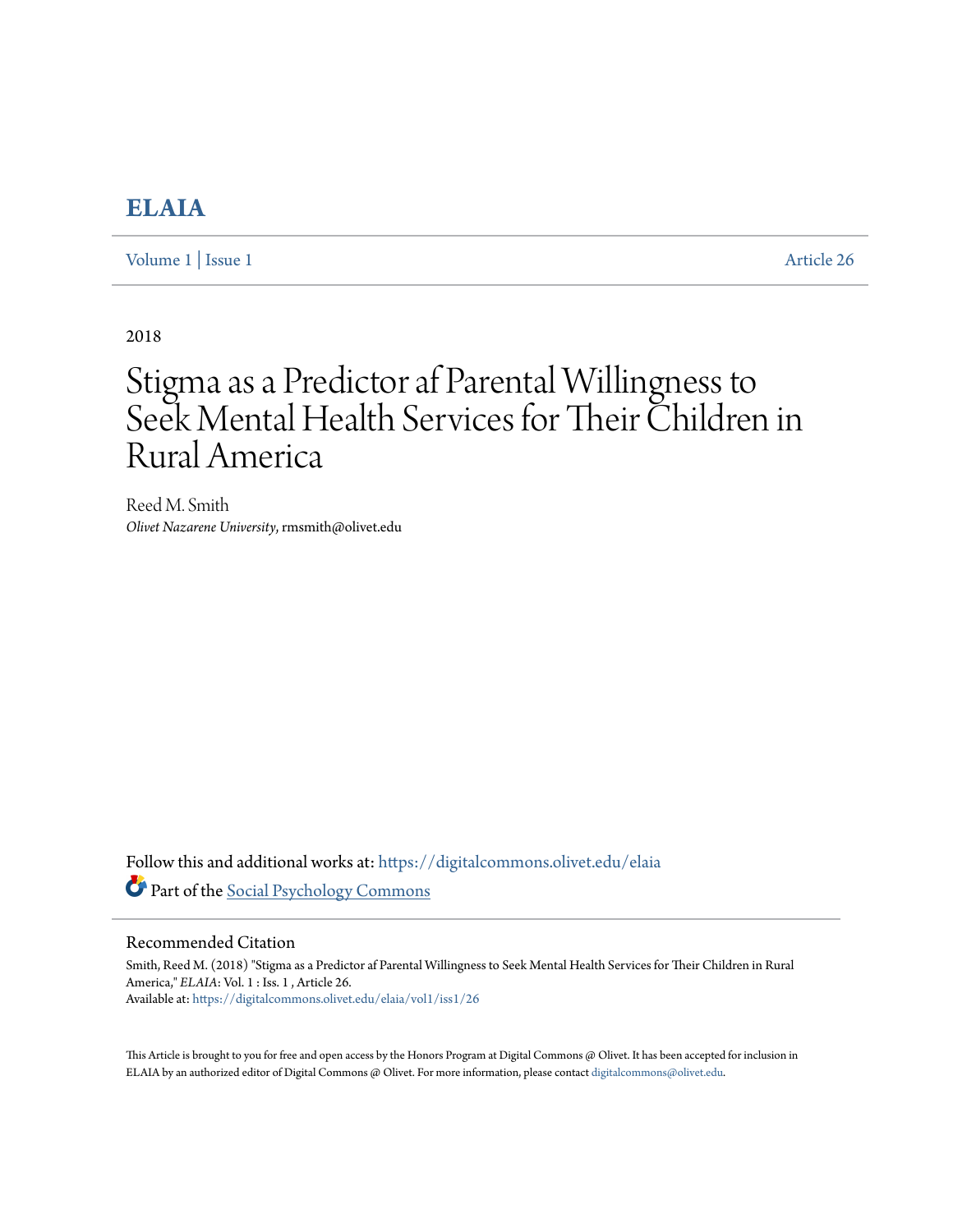

# **Stigma as a Predictor af Parental Willingness to Seek Mental Health Services for Their Children in Rural America**

*Reed M. Smith*

#### ACKNOWLEDGMENTS

I would like to thank my research mentor, Dr. Lisa Gassin, for her unending support and wisdom and for making this project possible. I would like to thank the Olivet Nazarene University Honors Program for the opportunity to complete a project like this and for providing the funding. I am grateful for the Honors Program professors and their guidance as well as for my fellow cohort members and their support. I would like to thank the participants in this study that gave their time. Lastly, I would like to thank my family for encouraging me to chase my dreams.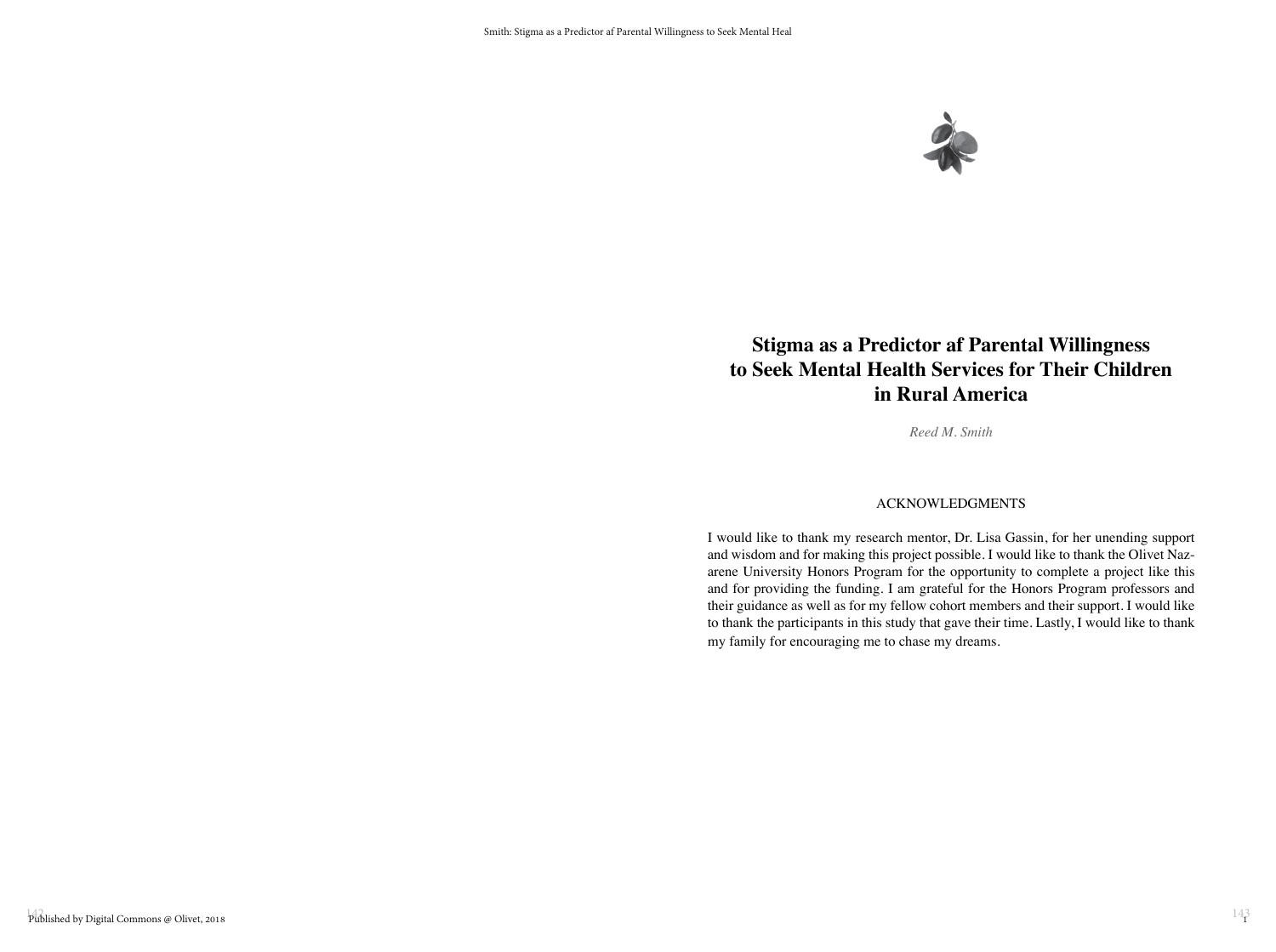#### ABSTRACT

Stigma exists in some capacity towards mental illness. This stigma is a barrier to mental health services for some people. Rural populations are known to have more stigma than their urban counterparts. This is on top of already lacking access to mental health services. This especially affects children. Polaha and Williams (2015) found stigma to be negatively correlated with willingness to seek help in rural parents. This study sought to explore this relationship in a more generalized sample. I posted a survey on Amazon Mechanical Turk that screened for rural parents of children under the age of eighteen. It included a two-factor measure of self and public stigma and a one item assessment of willingness to seek mental health services for their children. Eighty-one responses were used to analyze for correlational relationships between variables including age, gender, perceived public stigma, perceived self-stigma, and willingness to seek mental health services for their children. Analysis revealed a significant positive correlation between public and self-stigma. It revealed a significant negative correlation between self-stigma and age. It revealed a significant negative correlation between self-stigma and expressed willingness to seek help from a mental health professional for children. The finding that more perceived self-stigma makes someone less likely to seek mental health services supports findings from previous studies. However, it is curious that only self-stigma and not public stigma was found to be a predictor. More studies would have to be done to establish a cause and effect relationship.

**Keywords:** stigma, self-stigma, public stigma, mental illness stigma, mental health, rural, rural America, help-seeking

#### INTRODUCTION

Stigma has been a common topic of research in last the thirty years. Researchers are interested in where it is present, why it is present, the effects of its presence, what types are present, and how it can be reduced, among other things. The number of studies with stigma as a component began to dramatically increase in the latter half of the twentieth century (Link and Phelan, 2001). However, there was not a common consensus in the academic community on what stigma is. Link and Phelan set out to create a better understanding of all aspects of stigma. They identified the components of stigma as labeling, stereotyping, separation, status loss, and discrimination. Since then, there have been scores of studies on stigma, many of which have been on its relationship with mental illness.

It is well established that stigma exists in some capacity towards mental illness (Hinshaw, 2005). It is a topic of much importance and interest because research shows it to be a barrier to mental health services for some people (Boydell et al., 2006; Gulliver, Griffiths, and Christensen, 2010). In 1999, the Surgeon General declared mental illness stigma as the primary obstacle in fighting mental illness (United States Public Health Service, Office of the Surgeon General, 1999). If people are aware that they will be looked down upon for having a mental illness, they may decide not to seek help that would potentially lead to a diagnosis. Thus, researchers want to find what populations have this stigma. Once it has been demonstrated that a certain population has stigma of mental illness, researchers often attempt to create and/or implement interventions aimed at reducing the stigma.

Stigma of mental health services is especially prevalent in rural populations (Hammer, Vogel, and Heimerdinger-Edwards, 2013; Starr, Campbell, and Herrick, 2013; Stewart, Jameson, and Curtin, 2015), sometimes acting as a barrier to the services (Boydell et al., 2006; Polaha, Williams, Heflinger, and Studts, 2015). Studies show that rural communities have more mental illness stigma than their urban counterparts (Hammer et al., 2013; Stewart et al., 2015). This is possibly because the rural value system emphasizes solving one's own problems and seeking help as weakness (Stewart et al., 2015; Smith, Buckwalter, and DeCroix, 1997). Another contributor is the small community size in rural areas. People feel a lack anonymity and worry that everyone will know that they have problems if they seek mental health services (Boydell et al., 2006). This is in addition to other documented barriers to mental health services, including lack of access, lack of awareness of services, and financial difficulties (Boydell et al., 2006; Gulliver et al., 2010).

Parents are faced with tough decisions when it comes to seeking help for their children. Up to ten percent of children aged five to sixteen have a diagnosed mental disorder, not including conduct disorders or hyperkinetic disorders (Green, Mcginnity, Meltzer, Ford, and Goodman, 2004). The percentage of those with diagnosable disorders is higher. Unfortunately, only about one-third of children receive help for these issues (Sayal, 2006). Stigma is a factor in parental help-seeking behavior. Parents of children with mental health disorders often feel like they are not good parents (Eaton, Ohan, Stritzke, and Corrigan, 2016).

Researchers have addressed this subject in both rural and urban areas. A study on low-income, urban African-Americans found self-stigma as a predictor of help seeking (Dempster, Davis, Jones, Keating, and Wildman, 2015). Polaha and Williams conducted the first study to focus on rural parent's stigma of help seeking for their children in 2015.The researchers approached parents in eight different primary clinics in rural Appalachia and administered a survey to willing participants. They also called eligible parents and sent the survey by mail to those who were willing to participate. The first part of the study used a measure to identify parents of children with borderline and clinical psychosocial concerns. The researchers then assessed perceived stigma for if they were to seek mental health services for their children. They found that parents reported low perception of public stigma, which was inconsistent with previous research done with rural people (Starr et al., 2013). The results also showed that the higher levels of stigma perceived, the less likely the parents were to seek help. This study used the Parents' Perceived Stigma of Service Seeking (PPSSS) measure, developed and tested for validity and reliability in a previous study (Williams and Polaha, 2014). This measure contains two factors, public and self-stigma, to measure a parent's level of perceived stigma of seeking mental health services for their children. Public stigma is the stigma felt from other people, and self-stigma is the stigma felt from one's self. I use this measure to assess just that in rural American parents.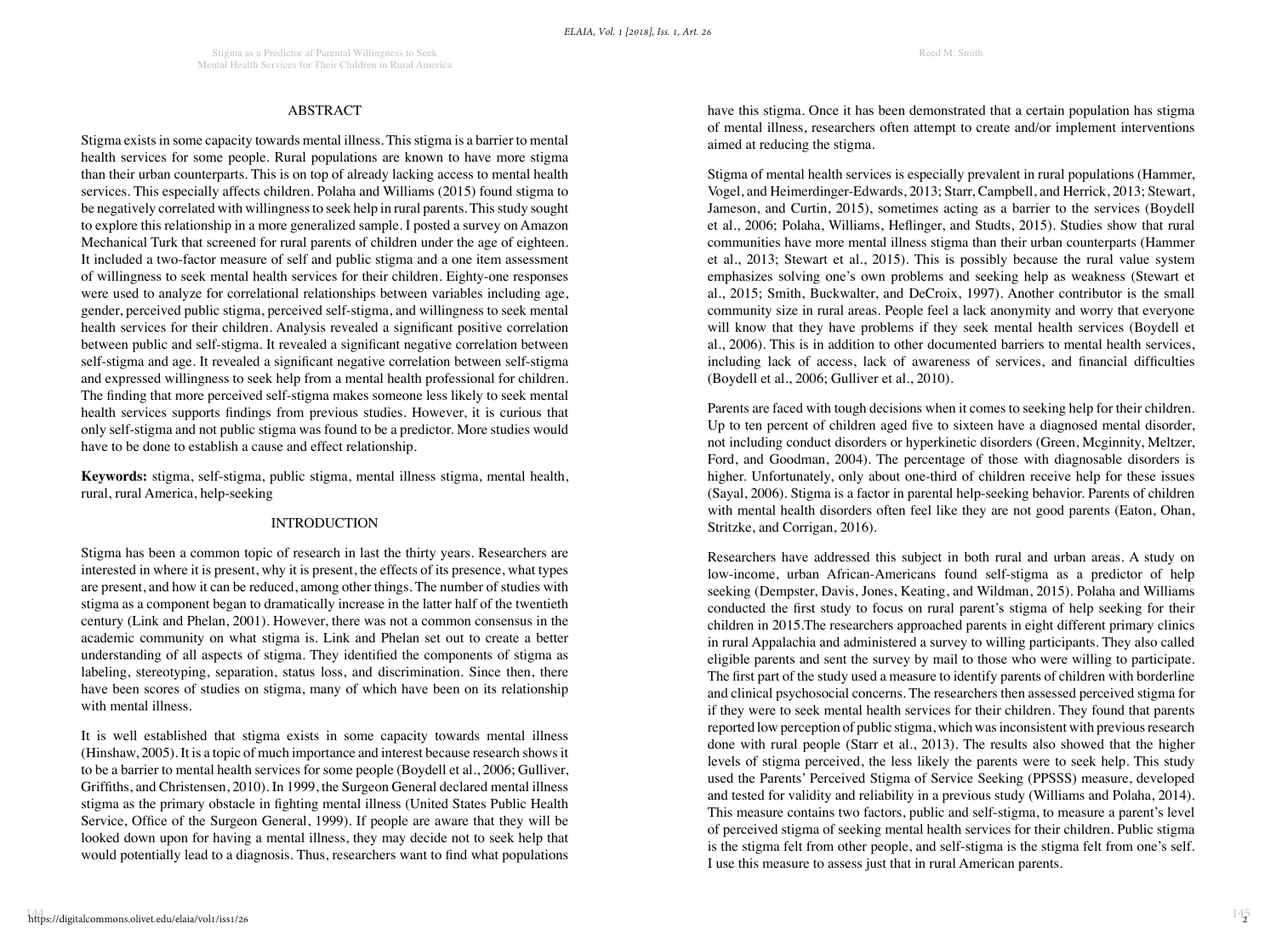In my study, I assess the relationship between perception of stigma and parents' intentions of seeking mental health services for their children in rural America. It is similar to Williams and Polaha's 2015 study. It is different in that I collected a more geographically diverse sample and the participants were not required to have a child with borderline and/or clinical psychosocial concerns. Thus, my study should be more generalizable.

#### METHOD

I obtained a voluntary sample of 111 participants via Amazon Mechanical Turk. I chose Amazon Mechanical Turk as a means of sampling for its ability to quickly collect responses from participants all over the United States. Participants answered preliminary demographic questions that determined if they are a parent with a child under the age of eighteen and living in rural America and screened out those that are not. The remaining participants were issued the two-factor PPSSS measure to assess perceived public and self-stigma in response to statements about taking his or her child to a mental health professional. Participants could select an answer ranging from "Strongly Disagree" to "Strongly Agree." Each statement started with "If I were to take my child to a mental health professional for them to receive services . . ." The self- stigma scale included items like, "It would make me feel strange," "It would make me feel embarrassed," and "It would make me feel like a bad parent." The public stigma scale included items like, "Some people might say bad things behind my back," "Some people would treat me with less respect," and "Some people would avoid me."

There was an additional item asking, "How willing are you to seek mental health services for your child?" The responses were assigned numerical value for analysis, ranging from 1 (Strongly Disagree) to 5 (Strongly Agree). Each participant who finished this section was paid fifty cents. There were three quality control items. One safeguard item simply instructed the participant to select a specific response (i.e. Neither Agree nor Disagree), another asked for their zip code, and another asked if they were being honest. If the wrong response was selected, if the zip code was that of an urban area, if they indicated that they had not been honest, or if the responses were incomplete, then the responses were not included. Thirty responses were removed due to these safeguards. Data collection occurred from February 23 to February 25 of 2017. I analyzed the remaining eighty-one responses using two-tailed t-tests.

#### **RESULTS**

The sample was composed of forty-eight females and thirty-three males. Seventy-three percent were white, 15% Asian, and 6% American Indian or Alaskan native. Eighty-six percent had at least some college education, and 68% were married. The geographical distribution of participants is shown in **Figure 1**.



**Figure 1.A** Geographical distribution of participants in the lower 48 states.



**Figure 1.B** Geographical distribution of participants in Alaska.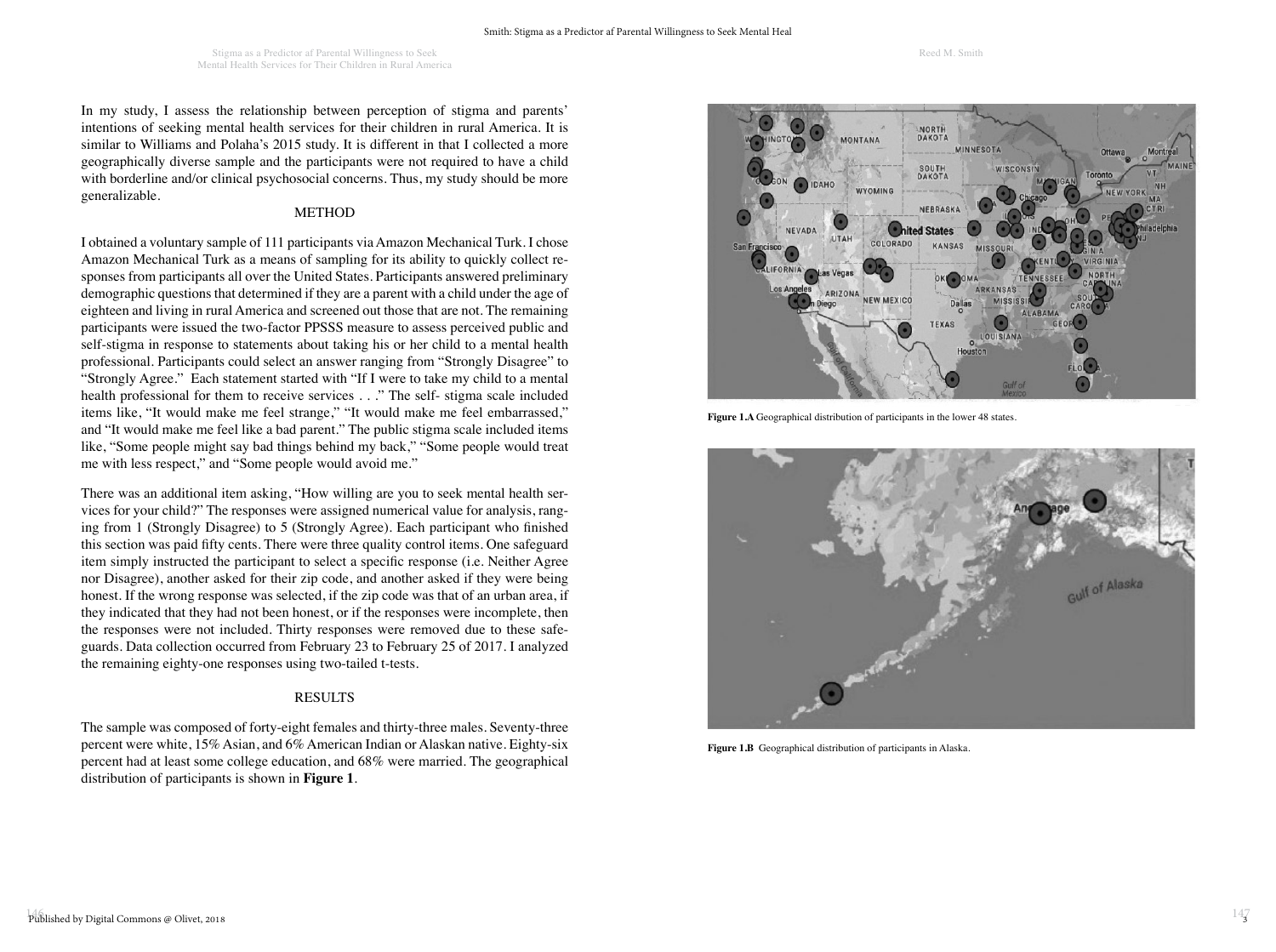Both the public stigma and self-stigma factors had excellent internal consistency, with Cronbach's alphas of .94 and .95 respectively. Self-stigma scores varied across the entire possible range of 6 to 30. The average self-stigma score was 15.1, just below an average response of "Neither Agree nor Disagree." The standard deviation was 7.4. Public stigma scores also varied across the entire possible range of 11 to 55 and did range from 11 to 55. The average public stigma score was 31.3, also just below an average answer of "Neither Agree nor Disagree." The standard deviation was 11.2. Two-tailed correlational analyses were run on perceived self-stigma, perceived public stigma, a person's willingness to take their child to see a mental health professional if they saw the need, gender, and age. A significant, negative correlation was found between age and perceived self-stigma ( $r = -.281$ ,  $p = .013$ ). Another significant, negative correlation was found between a person's willingness to take their child to see a mental health professional if he or she saw the need and perceived self-stigma (r=- .231, p=.042). A significant, positive correlation was found between perceived selfstigma and perceived public stigma ( $r = .784$ ,  $p = .000$ ). There were no other statistically significant relationships found. The correlational data are shown in Table 1.

### TABLE 1

#### Correlations

|                                                            |                        | Self-<br>stigma | Public<br>Stigma | Willingness to<br>take child to<br>mental health<br>professional | What is<br>your<br>gender? | What is<br>your<br>age? |
|------------------------------------------------------------|------------------------|-----------------|------------------|------------------------------------------------------------------|----------------------------|-------------------------|
| Self-stigma                                                | Pearson<br>Correlation | 1               | .784             | $-.231'$                                                         | $-.020$                    | $-.281'$                |
|                                                            | Sig. (2-tailed)        |                 | .000             | .042                                                             | .864                       | .013                    |
|                                                            | N                      | 78              | 76               | 78                                                               | 78                         | 78                      |
| <b>Public Stigma</b>                                       | Pearson<br>Correlation | .784            | 1                | $-.127$                                                          | .026                       | $-.199$                 |
|                                                            | Sig. (2-tailed)        | .000            |                  | .268                                                             | .824                       | .081                    |
|                                                            | N                      | 76              | 78               | 78                                                               | 78                         | 78                      |
| Willingness to take child to<br>mental health professional | Pearson<br>Correlation | $-.231"$        | $-.127$          | 1                                                                | $-.136$                    | .110                    |
|                                                            | Sig. (2-tailed)        | .042            | .268             |                                                                  | .227                       | .328                    |
|                                                            | N                      | 78              | 78               | 81                                                               | 81                         | 81                      |
| What is your gender?                                       | Pearson<br>Correlation | $-.020$         | .026             | $-.136$                                                          | 1                          | $-.062$                 |
|                                                            | Sig. (2-tailed)        | .864            | .824             | .227                                                             |                            | .585                    |
|                                                            | N                      | 78              | 78               | 81                                                               | 81                         | 81                      |
| What is your age?                                          | Pearson<br>Correlation | $-.281"$        | $-.199$          | .110                                                             | $-062$                     | 1                       |
|                                                            | Sig. (2-tailed)        | .013            | .081             | .328                                                             | .585                       |                         |
|                                                            | N                      | 78              | 78               | 81                                                               | 81                         | 81                      |

\*\*. Correlation is significant at the 0.01 level (2-tailed).

\*. Correlation is significant at the 0.05 level (2-tailed).

## 148 149 https://digitalcommons.olivet.edu/elaia/vol1/iss1/26

#### DISCUSSION

#### **Perceived Self-Stigma as Predictor**

Perceived self-stigma of seeking mental health services for a child was negatively correlated with willingness to seek mental health services for a child. This was similar to the findings of Dempster et-al (2015), who found that self-stigma was negatively correlated with help seeking in an urban sample. This was also consistent with the findings of Polaha and Williams (2015) that stigma is negatively correlated with help seeking in rural parents with children who are diagnosable with a mental disorder. These consistent findings point to the importance of considering stigma to be an issue for parents when it comes to seeking care for their children. Although we cannot conclude that self-stigma causes parents to avoid seeking mental health services for their children, it remains a likely candidate for identification as a factor that influences parents' decisions in such situations. Moreover, since we know that mental illness stigma is more prevalent in rural populations when compared with urban populations (Hammer et al., 2013; Stewart et al., 2015), mental health care providers in rural America should be especially aware of this. If the providers are aware of this relationship, they can properly prepare care models and maybe even conduct outreach to parents with self-stigma.

#### **Stigma Levels**

The average response to the measure with statements that indicated stigma was just below Neither Agree nor Disagree, closer to Disagree than Agree. Thus, participants did not agree they had public or self-stigma on average. The finding of relatively low levels of perceived public stigma was consistent with the findings of Polaha and Williams (2015). This challenges much research that suggests there is heavy mental illness stigma in rural America, though it does not necessarily challenge research that shows it to be more prevalent in rural than in urban populations, because the latter research does not demonstrate magnitude. Polaha and Williams (2015) were the most recent researchers to conduct such a study until this study, which corroborates their findings. Thus, it is possible that rural America's level of stigma is on a reversal. Parcesepe and Cabassa (2012) conducted a literature review and found that the American public in general has a positive attitude about mental health help seeking and the positivity is increasing over time. Further studies with a focus on rural America would be needed to draw any conclusions.

#### **Perceived Self-stigma vs. Public Stigma**

Another noteworthy finding was that perceived self-stigma is a predictor of help seeking, while perceived public stigma is not. This is especially interesting considering the known barrier of a perceived lack of anonymity. Also, although the strongest relationship was between public stigma and self-stigma, public stigma was not significantly related to any of the variables to which self-stigma was related. Perhaps this is because the participants are valuing what they think about themselves more than what the public will think of them, despite lacking anonymity. Public stigma, when present, is dangerous, as it can lead to discrimination and restricted autonomy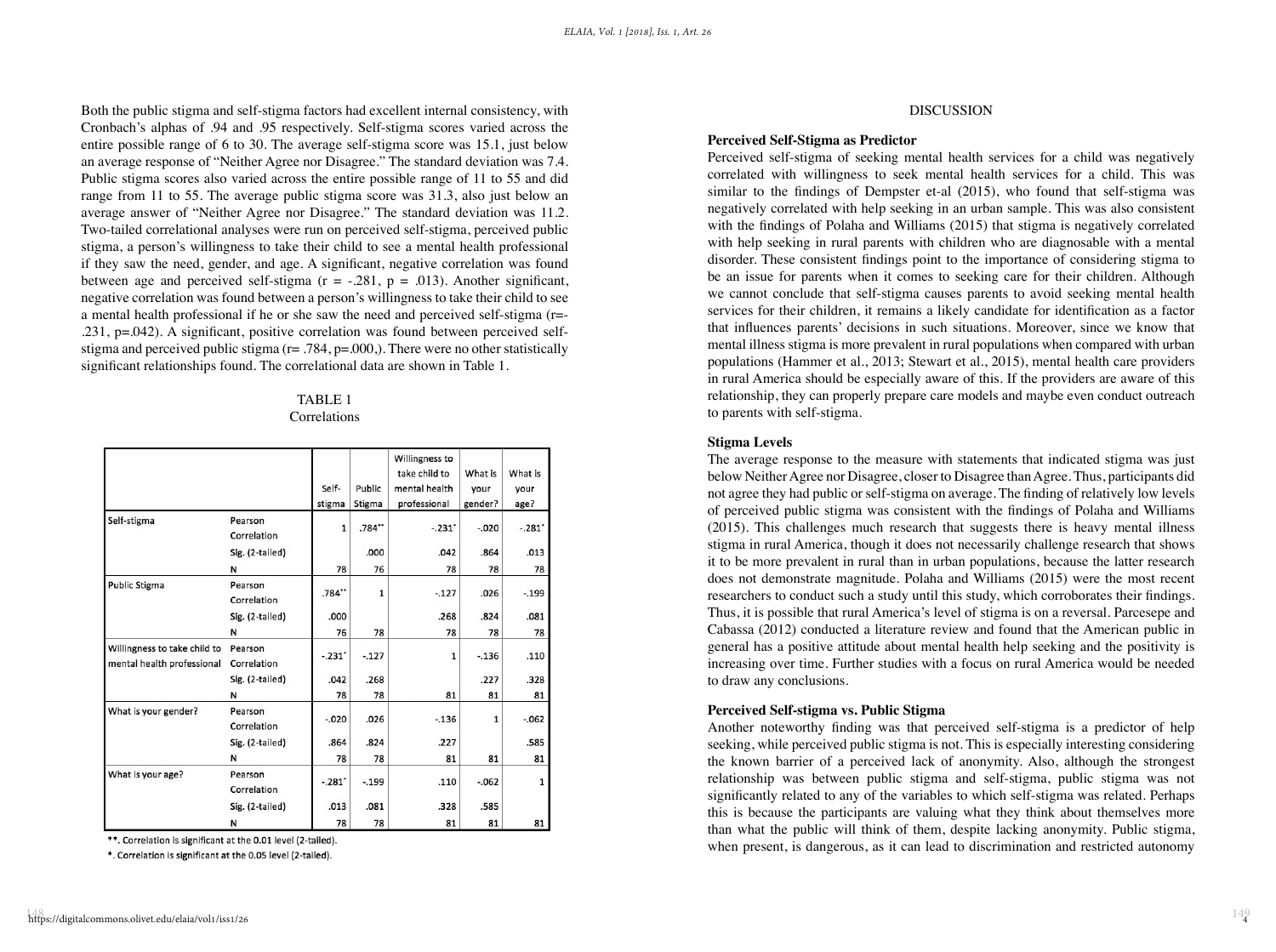(Parcesepe and Cabassa, 2012). Thus, although public stigma might not predict help seeking, its presence should not be dismissed.

#### **Perceived Self-stigma and Age**

It was an unexpected finding that as age increases, perceived self-stigma decreases. Perhaps this is a reflection of maturity. This is consistent with previous findings. Sirey et al. (2001) found that younger patients with depression perceived more stigma than older patients with depression. One recent study found that people were more likely to distance themselves socially from people with mental illnesses as their age increased, but this varied with different mental illnesses (Schomerus, Van der Auwera, Matschinger, Baumeister, and Angermeyer, 2015). However, the stigma examined in this study was not self-stigma. There is not much research on self-stigma and age, and I believe that my finding is novel.

#### **Limitations**

Because of Amazon Mechanical Turk being used to administer the survey, there are some limitations. It is possible that some users lied about their rurality because they knew there would be a monetary incentive. One user indicated that he or she was not truthful and the results should not be used. Another limitation is that the measure I used was tested for reliability and validity when being used with parents with children with borderline and/or clinical psychosocial concerns, while this was not a requirement to participate in my study. Furthermore, although there was a statistically significant relationship between age and perceived self-stigma, the item surveying age was accidentally administered as a discreet range rather than a continuous variable. A continuous variable would have yielded more analyzable, meaningful results. Moreover, rurality has been operationalized in many various ways throughout other studies. The distinction in this study between who does and does not live in a rural America is somewhat arbitrary. This study showed only correlations and no causation. I suggest further research that involves an intervention that targets self-stigma to better understand if self-stigma is a barrier for rural parents seeking help for their children.

#### **CONCLUSION**

Mental illness stigma has been a hot topic of research. It is a barrier to services for some people and is recognized as a major problem in rural populations. There is not much research on the relationship of stigma and rural parental willingness to seek mental health services for children. The extant research was conducted in a limited geographical region. I found that parents with higher perceived self-stigma of taking their children to see a mental health professional were less likely to express willingness to do so. This self-stigma was lower when age increased. Lastly, public stigma and self-stigma were heavily positively correlated. My study does not imply causation, and further research will be needed to establish whether stigma is a real barrier to seeking mental health services itself for rural parents or not.

#### REFERENCES

Boydell, K. M., Pong, R., Volpe, T., Tilleczek, K., Wilson, E., and Lemieux, S. (2006). Family perspectives on pathways to mental health care for children and youth in rural communities. *The Journal of Rural Health*, 22(2), 182-188.

Dempster, R., Davis, D. W., Jones, V. F., Keating, A., and Wildman, B. (2015). The role of stigma in parental help-seeking for perceived child behavior problems in urban, low-income African American parents. *Journal of Clinical Psychology in Medical Settings*, 22(4), 265-278.

Eaton, K., Ohan, J. L., Stritzke, W. G., and Corrigan, P. W. (2016). Failing to meet the good parent ideal: self-stigma in parents of children with mental health disorders. *Journal of Child and Family Studies*, 25(10), 3109-3123.

Green, H., Mcginnity, A., Meltzer, H., Ford, T., and Goodman, R. (2004). *Mental health of children and young people in Great Britain*, 2004.

Gulliver, A., Griffiths, K. M., and Christensen, H. (2010). Perceived barriers and facilitatorsto mental health help-seeking in young people: A systematic review. *BMC Psychiatry*, 10(1).

Hammer, J. H., Vogel, D. L., and Heimerdinger-Edwards, S. R. (2013, January 1). Men's help seeking: Examination of differences across community size, education, and income. *Psychology of Men & Masculinity*, 14(1), 65-75.

Hinshaw, S. P. (2005, July 01). The stigmatization of mental illness in children and parents: Developmental issues, family concerns, and research needs. *Journal of Child Psychology and Psychiatry*, 46(7), 714-734.

Link, B. G., and Phelan, J. C. (2001). Conceptualizing stigma. *Annual Review of Sociology*, 27(1), 363-385.

Parcesepe, A. M., and Cabassa, L. J. (2012). Public stigma of mental illness in the United States: a systematic literature review. *Administration and Policy in Mental Health and Mental Health Services Research*, 40(5), 384-399.

Polaha, J., Williams, S. L., Heflinger, C. A., and Studts, C. R. (2015). The perceived stigma of mental health services among rural parents of children with psychosocial concerns. *Journal of Pediatric Psychology*, 40(10), 1095-1104.

Sayal, K. (2006). Pathways to care for children with mental health problems. *Journal of Child Psychology and Psychiatry*, 47(7), 649-659.

Schomerus, G., Auwera, S. V., Matschinger, H., Baumeister, S. E., and Angermeyer, M. C. (2015). Do attitudes towards persons with mental illness worsen during the course of life? An age-period-cohort analysis. *Acta Psychiatrica Scandinavica*, 132(5), 357-364.

Smith, M., Buckwalter, K. C., and DeCroix, S. (1997). Rural settings. In N. K. Worley (Ed.), Mental health nursing in the community (pp. 276–289). St. Louis, MO: Mosby.